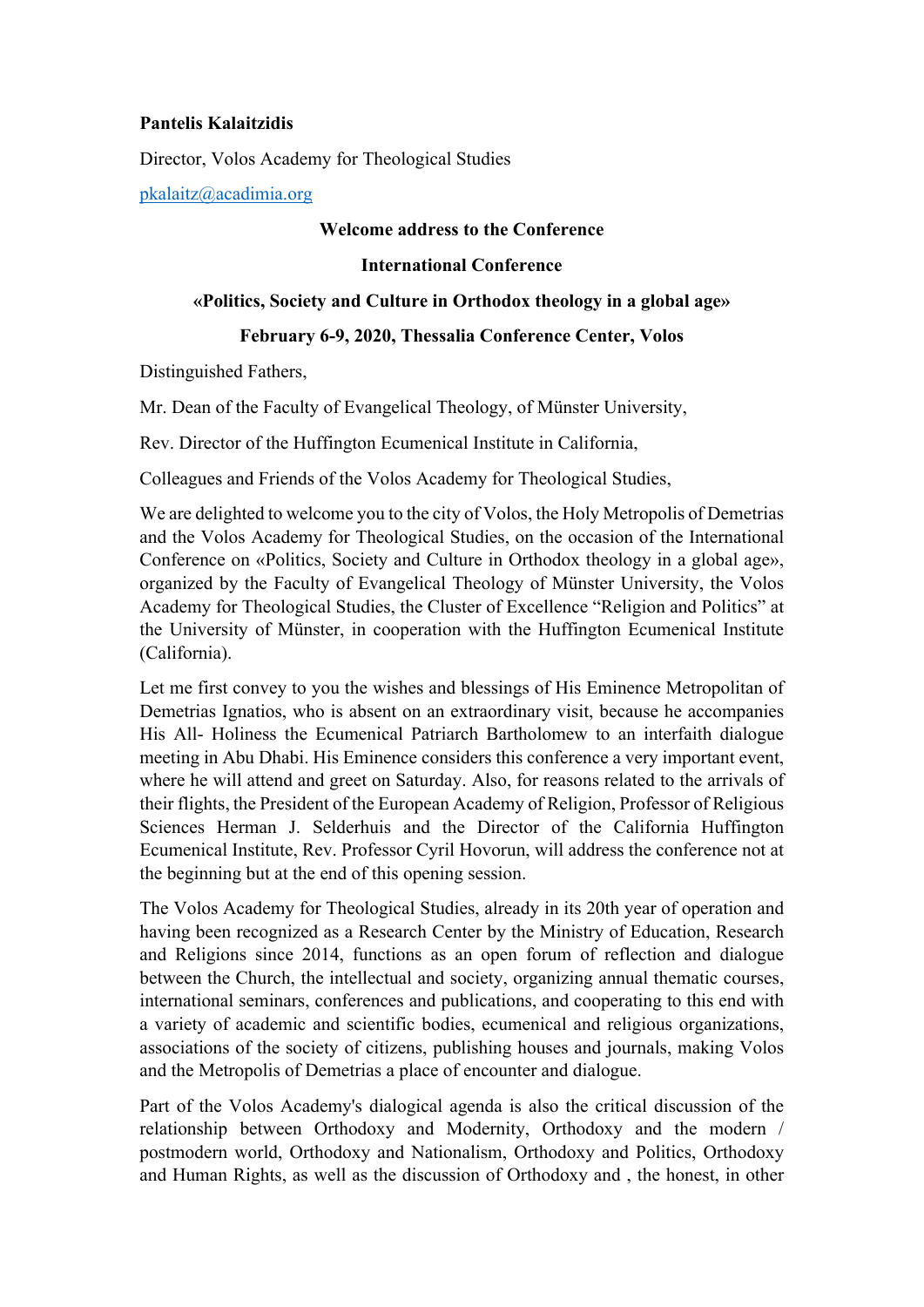words, confrontation with aspects of Orthodox tradition, far from any anhistorical or mythical approach, and the reception of the results of the relative scientific research, and the historical in particular, from which theology has nothing to fear.

In this perspective, the organization of this conference, which through critical study and discussion aims to raise the issue of the relationship between Orthodoxy and Democracy is also included. It is generally accepted that the Orthodox Church is a Church of tradition whose identity was shaped in the pre-modern era, but the challenges posed by post-modernity, secularization and globalization call for an urgent reflection. In this context the question arises whether the Orthodox Church and its theology are compatible with modern democratic principles and values of our time, and whether liberal democracy, with its human rights sensitivity or with its divisive agenda of a separation between state and church could be accepted by the Church. Often Orthodoxy treats such questions with skepticism, if not ambiguity, by failing to address the challenges of postmodernity, while liberal intellectuals and intellectuals of the secular era are almost ignorant of theology. Starting with the theological conditions and historical components of its morality, the Church's discourse needs to be embodied and embedded within the present context, dominated by the democratic way of organizing human life and the liberal spirit. In this perspective, this conference will attempt to critically examine from the perspective of theology, history and political science the various historical aspects of the issue (Byzantine "symphonia", the tsarist system, Orthodoxy under persecution, etc.), current issues and challenges (Orthodoxy and human rights, pluralistic societies, individual examples of the relationship between Orthodoxy and democracy, etc.) but also the theological parameters of a possible convergence.

With these thoughts in mind, I greet this conference wishing you a fruitful and creative reflection, fruitful work, and a pleasant stay for our guests in the city of Volos, and with the hope that such initiatives will multiply. Before concluding this brief greeting, let me also thank warmly all those who contributed to the preparation and implementation of this conference:

First of all, the Metropolitan of Demetrias of Almyros Ignatius for the continuous support to the work of the Volos Academy and for his full contribution in the realization of this conference. The Professor and Dean of the Faculty of Evangelical Theology of Münster University, Director of the Seminar of Systematic Theology and Director of the Institute for Ecumenical Theology of his Faculty Dr. Hans-Peter Grosshans, for his excellent co-operation, his confidence in the Volos Academy, and for the fact that he had the idea and initiative of the conference, and the necessary resources from the University's Project of Excellence "Religion and Politics". Rev. Cyril Hovorun, Director of the Huffington Ecumenical Institute, California, and Assist. Professor at Marymount Loyola University in California, for the excellent cooperation and financial contribution of the Institute towards the realization of this conference. The Professor and Rector of Appeldorn Theological University in The Netherlands, Herman J. Selderhuis, President of the European Academy of Religion (EuARe), who honors the conference with his presence and confirms his strong links with Volos, an organization with which our Academy has been working closely since its establishment in December 2016. The Director of the Conference of the Christian Churches of Bavaria and